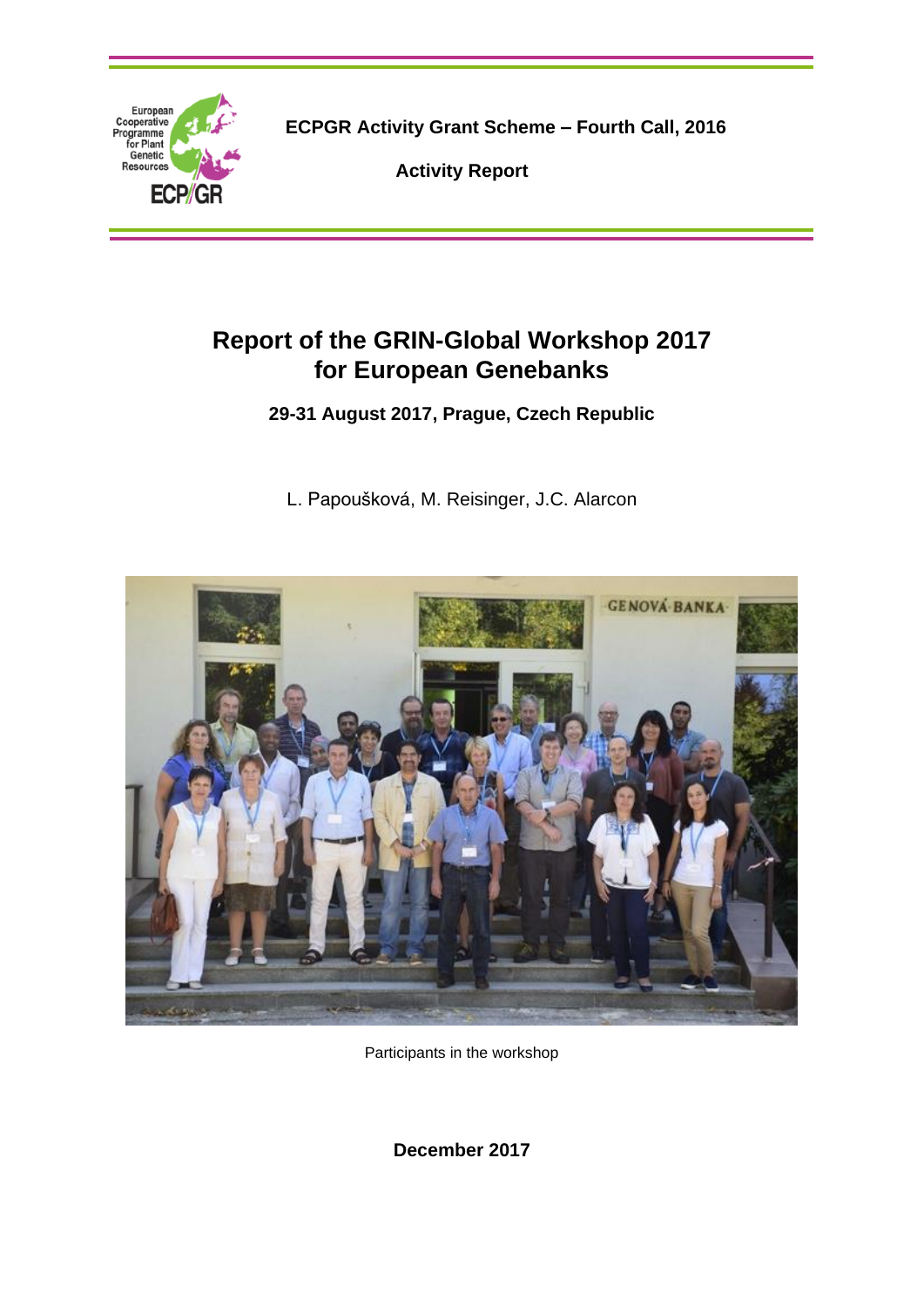29-31 August 2017, Prague, Czech Republic

## **CONTENTS**

### **Citation**

[Papoušková](javascript:linkTo_UnCryptMailto() L, Reisinger M, Alarcon JC. 2017. Report of the GRIN-Global Workshop 2017 for European Genebanks, 29-31 August 2017, Prague, Czech Republic. European Cooperative Programme for Plant Genetic Resources, Rome, Italy.

**Photograph** © V. Holubec.

Copyright © 2017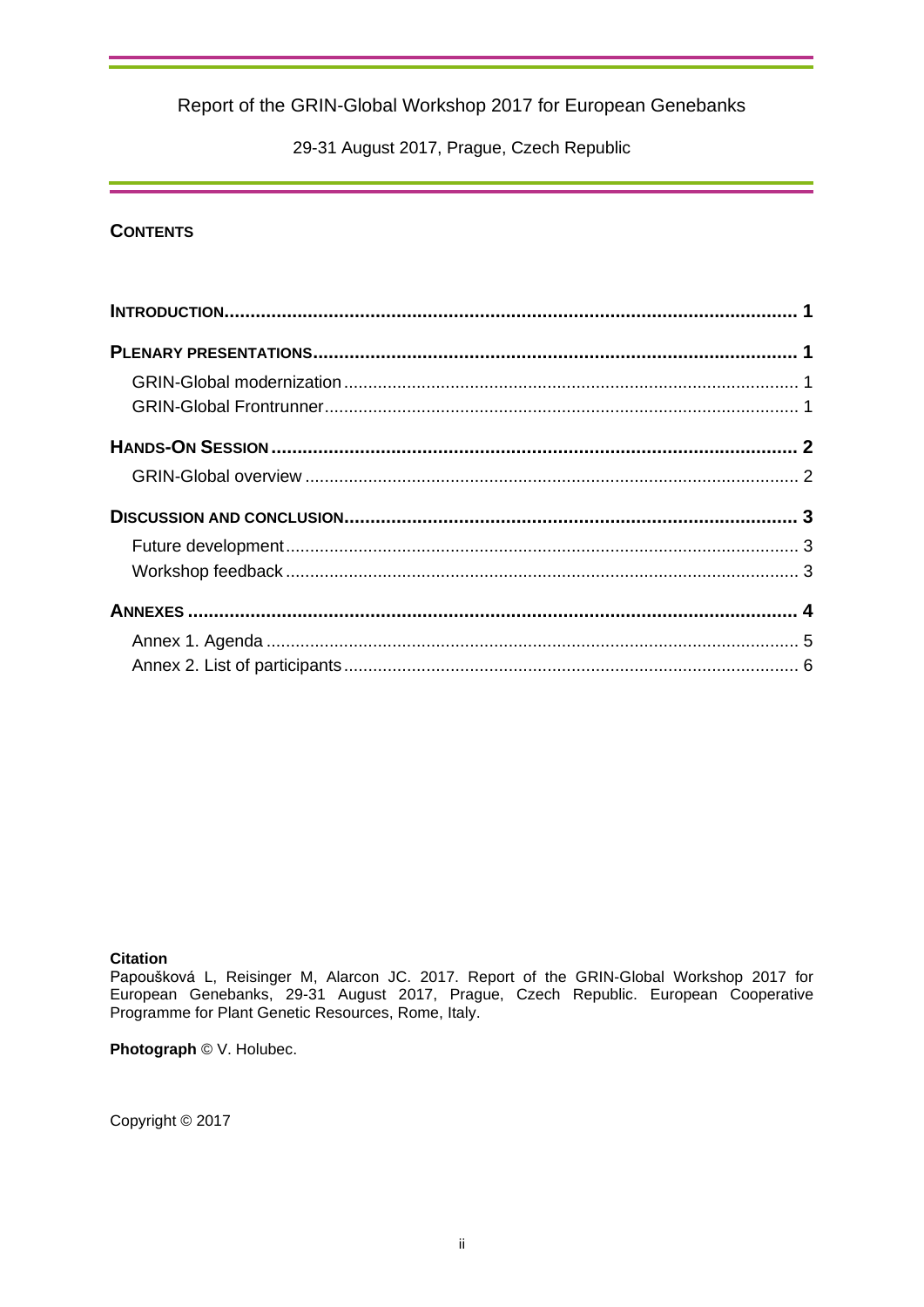29-31 August 2017, Prague, Czech Republic

## **INTRODUCTION**

The GRIN-Global Workshop took place 29-31 August 2017 at the Crop Research Institute (CRI) in Prague, Czech Republic.

This Activity was sponsored by the Government of the Federal Republic of Germany and it was organized in collaboration with the Crop Trust who covered the costs of the trainer and also funded a few additional participants from other countries. The workshop's purpose was to present and familiarize genebanks with the GRIN-Global documentation system (the first version, 1.0.7, was released in December 2011 in a joint effort by the Global Crop Diversity Trust, Bioversity International, and the Agricultural Research Service of the United States Department of Agriculture (USDA/ARS).

GRIN-Global is a software enabling genebanks to store and manage information associated with plant genetic resources and to deliver that information globally. Researchers, educators and breeders around the world can request germplasm through the GRIN-Global websites. Knowing how to use and apply GRIN-Global could solve the "documentation issues" of many genebanks in Europe, thus improving the quality of documentation and reducing the associated costs. There are no licensing fees for providers and the system operates on open source software. For global use there is an option to display the system in any language when translation is provided. It also provides access to a worldwide plant taxonomy database and the possibility to document not only *ex situ* collections but also *in situ* and on-farm collections.

Twenty-five participants had the opportunity to try GRIN-Global in a test environment installed on the CRI server under the guidance of specialized trainers. The workshop was opened by Martin Reisinger from the National Germplasm Resources Laboratory of the USDA and Matija Obreza from the Crop Trust. Pavel Cermak, director of the Crop Research Institute welcomed the participants. Thanks were expressed to ECPGR for funding the workshop through its Activity Grant Scheme (Fourth Call, 2016) and to the Crop Trust as well. Martin Reisinger also thanked the local hosts. All participants were asked to introduce themselves briefly.

## **PLENARY PRESENTATIONS**

Two presentations were given during the workshop.

## **GRIN-Global modernization**

Nick Martynenko, from IT-company AimProSOft (Ukraine), presented the possibilities of modernization of GRIN-Global and its connection with the database Genesys. The presentation is available online [\(https://docs.google.com/presentation/d/1S0ZIIhfUaEPHj\\_zdPih6t9ap53FGLYTMD1\\_6JyOkCVw/\)](https://docs.google.com/presentation/d/1S0ZIIhfUaEPHj_zdPih6t9ap53FGLYTMD1_6JyOkCVw/).

## **GRIN-Global Frontrunner**

Juan Carlos Alarcon, from the International Maize and Wheat Improvement Center (CIMMYT), Mexico, introduced the GRIN-Global Help desk which is provided by CIMMYT and details about technical and installation support. New features of the GRIN-Global system (upgraded or new Wizards, Standard Material Transfer Agreement (SMTA) reporting, using bar codes, etc.) were<br>mentioned. The presentation is available online (http://www.ecpgr.cgiar.org/working-mentioned. The presentation is available online [\(http://www.ecpgr.cgiar.org/working](http://www.ecpgr.cgiar.org/working-groups/documentation-information/grin-global/)[groups/documentation-information/grin-global/\)](http://www.ecpgr.cgiar.org/working-groups/documentation-information/grin-global/).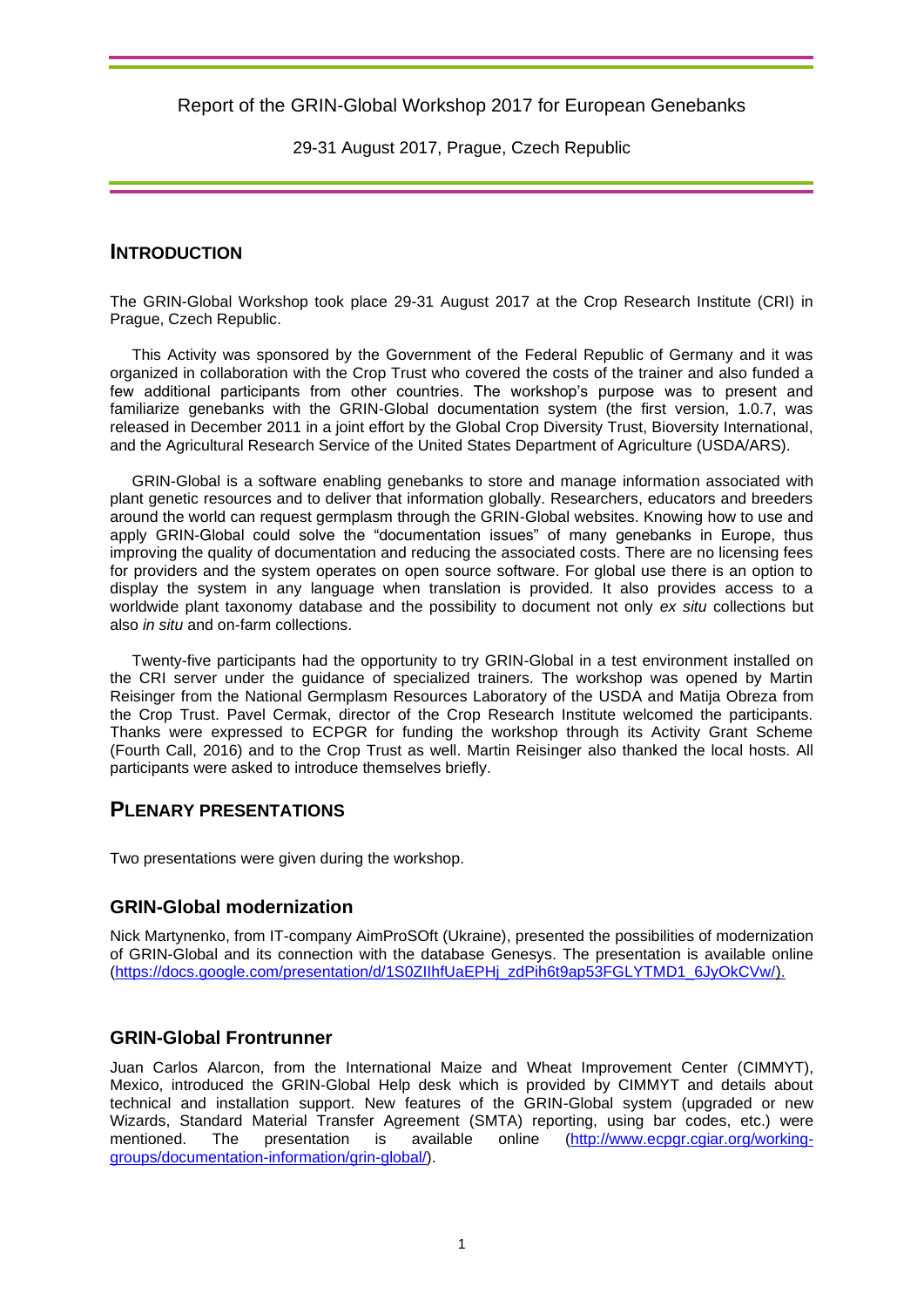29-31 August 2017, Prague, Czech Republic

## **HANDS-ON SESSION**

The workshop was organized in line with the prepared agenda (see Annex1). Training environment was prepared on the CRI server to enable participants to follow a practical training on the GRIN-Global database. Individual parts of the GRIN-Global system and their function were introduced to participants.

Participants learned how to use the GRIN-Global (GG) Curator Tool software to manage their genebank data, including accession, inventory, germplasm requests, and characterization data. They also became acquainted with the GG Public Website, including features reserved for internal, authorized genebank staff. Participants got to know how to customize the codes and other configurable components to meet their organization's germplasm curatorial needs. An important element of the workshop was to become familiar with the overall environment, including the database schema and the supporting programs used by the GG administrator.

## **GRIN-Global overview**

GRIN-Global (GG) is a software suite of programs designed for management of plant genetic resources collections in genebanks; the basic GRIN-Global package is available free of charge and should be adjusted to conditions in different countries.

The GG system is a new and scalable software version of the Germplasm Resource Information Network (GRIN), used by the USDA/ARS National Plant Germplasm System. The GG system is built using the well-established three-tier architecture design pattern consisting of a Presentation Tier, Business Tier and Data Tier (Figure 1):

- 1. the Data Tier is the database where all the PGR data is permanently stored. The GG system supports free database systems – MySQL, Microsoft SQL Server, and Oracle,
- 2. the Business Tier contains a full complement of web services (software modules that are accessible over the internet via standard messaging protocols) that enable the entire database repository to be made accessible to any other computer system connected to the internet,
- 3. the Presentation Tier can assume many different forms. Users access the data via different GG applications:
	- the Curator Tool (CT) is used by curators and users to create and manage genebank data, for viewing and manipulating GG data. In order for a PC to run the CT program, a copy of SQL Server Express must be installed on the user's PC when the CT is installed, regardless of what database product is used to run the main GG database hosted on the server. This SQL Server Express manages a set of lookup tables that are installed with the CT.
	- the Search tool (ST) for curators and users, can be launched from the Curator Tool, or launched directly.
	- the Admin Tool (AD) for GG administrators handles diverse functions including adding or modifying user accounts and their security permission, importing data and creating and editing data views,
	- the Public Website (PW) is designed for users who will query the GG database for germplasm information or who will be ordering germplasm to meet specific research needs.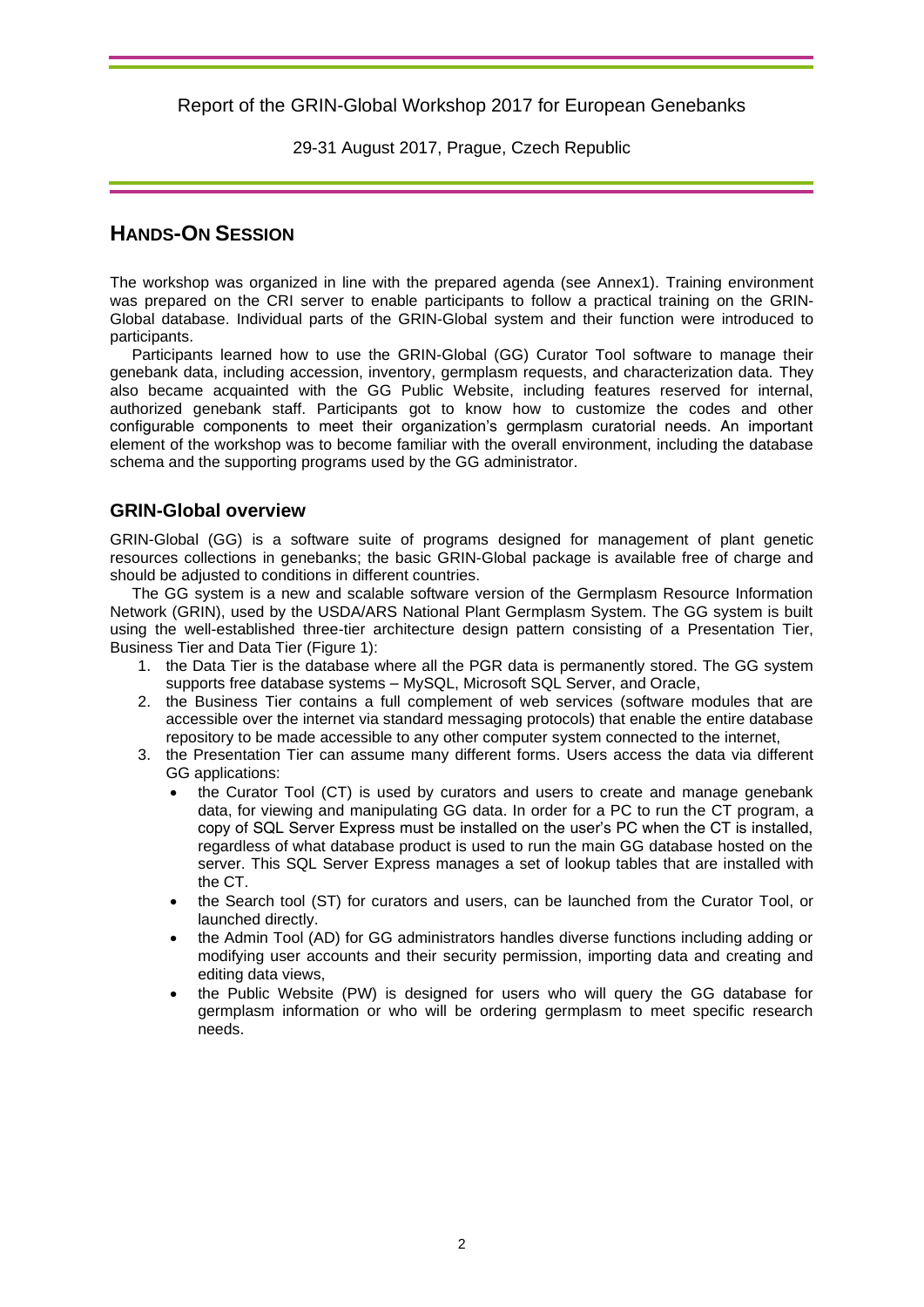29-31 August 2017, Prague, Czech Republic



**Figure 1**. The three-tier architecture design pattern of the GRIN-Global system.

The main advantages of the GRIN-Global are the online access for the network of cooperating institutions and collection curators, user-friendly website, access to GRIN taxonomy, multi-language environment and the ability to adapt the GG system to local conditions.

## **DISCUSSION AND CONCLUSION**

## **Future development**

Further development of the system according to user needs was discussed. An upgraded version of the Curator Tool should be released by the end of 2017. More features are under development, e.g. assigning a DOI (Digital Object Identifier) or an Easy SMTA reporting.

## **Workshop feedback**

At the end of the workshop, participants were encouraged to express their feedback and to join the GRIN-Global community. Most of the participants expressed satisfaction with the given information and indicated their intention to implement the system in their countries, e.g. Poland, Belarus, the Netherlands, Lithuania and Slovenia. Tunisia and Oman are already evaluating GRIN-Global in their genebanks.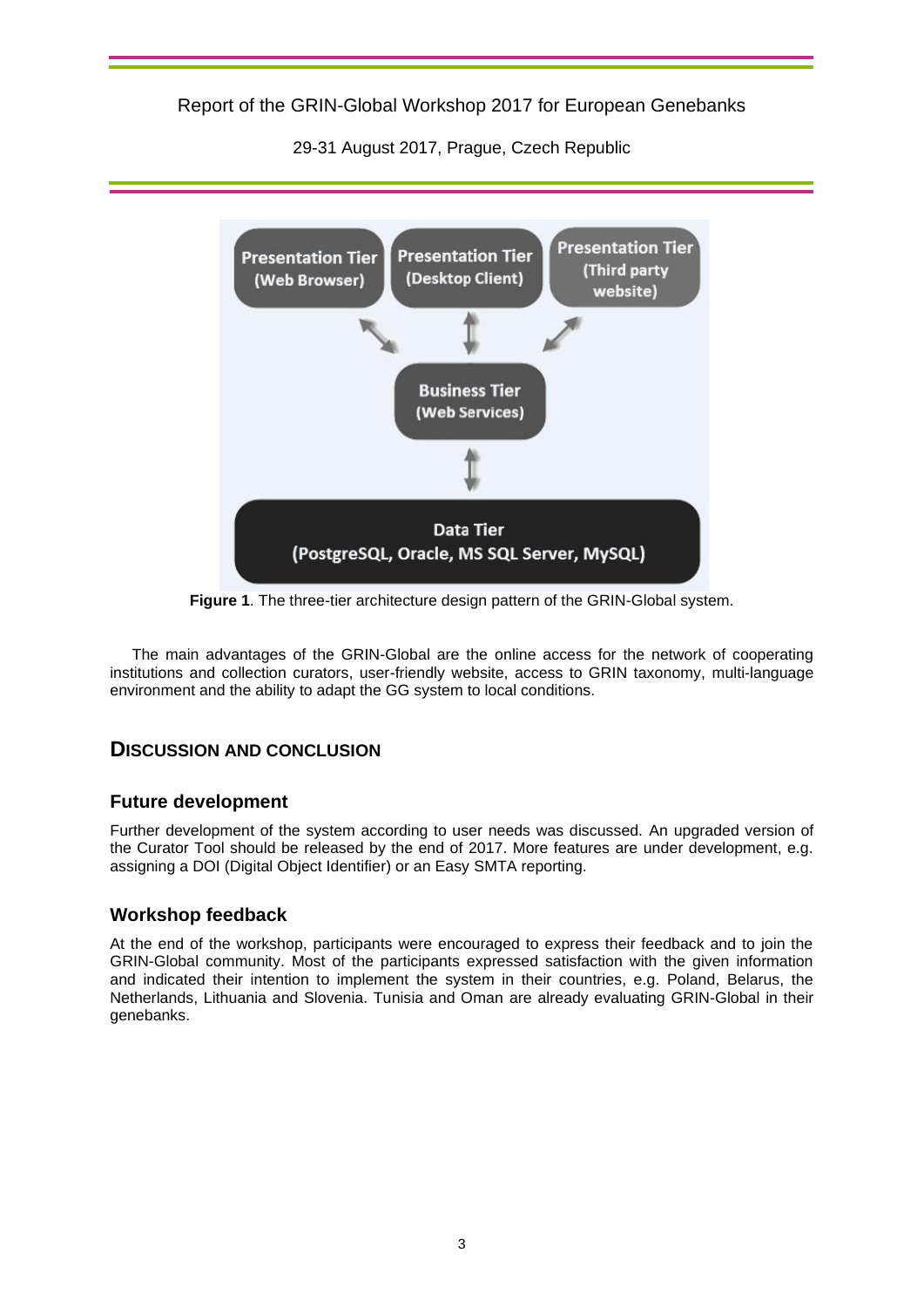29-31 August 2017, Prague, Czech Republic

# **ANNEXES**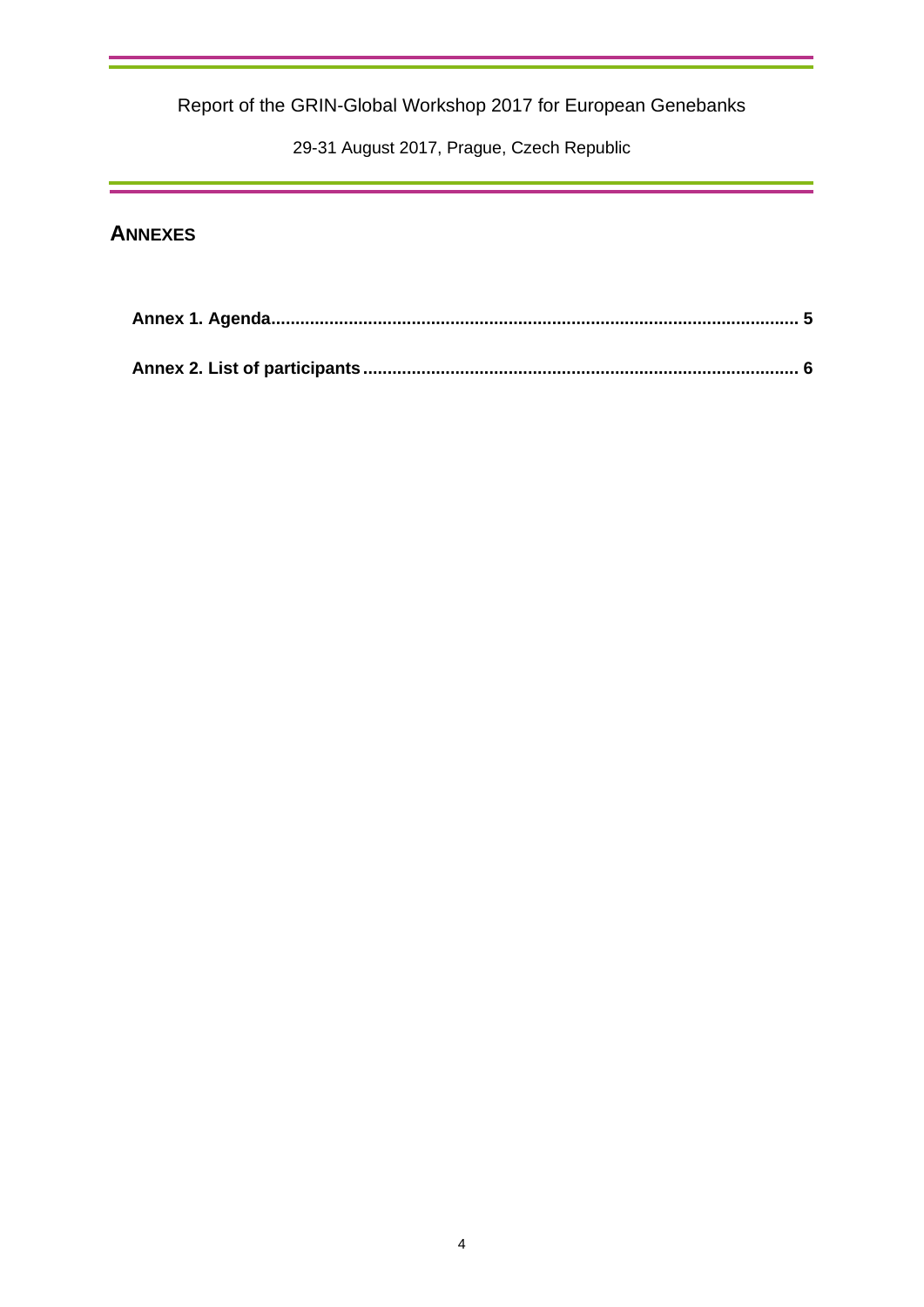29-31 August 2017, Prague, Czech Republic

## <span id="page-6-0"></span>**Annex 1. Agenda**

## **Day 1**

- 1. Welcome and opening of the workshop
- 2. Nick Martynenko (AimProSoft): GRIN-Global modernization
- 3. GRIN-Global Environment: Software, Schema, and Supporting Materials
- 4. Curator Tool (CT) & Dataview Introduction
- 5. Search Tool Basics (ST)
- 6. Accessions Creating /editing records
- 7. Drag & Drop Records to and from Excel
- 8. Static and Dynamic Folders
- 9. Accession & Related Tables / Accession Wizard

Visit of Genebank in the Crop Research Institute Prague

## **Day 2**

- 1. Review of Day 1
- 2. Cooperators
- 3. Lookup Tables
- 4. Search Tool Advanced Searches
- 5. Inventory
- 6. Processing Germplasm Request Orders (PW & CT)
- 7. Public Website (PW); including Tools (SQL Queries, etc.) for Authorized Users

## **Day 3**

- 1. Review
- 2. Recording Characterization Data: Observations & Descriptors (Traits)
- 3. Source Habitat Descriptors
- 4. Codes and Code Groups
- 5. Image and Document Handling
- 6. Reports
- 7. Security: Ownership and Permissions
- 8. Taxonomy Overview
- 9. Brief Overview of GG Administration & Preparing for an Organization's GG Installation
- 10. Juan Carlos Alarcon (CIMMYT): GRIN-Global Frontrunner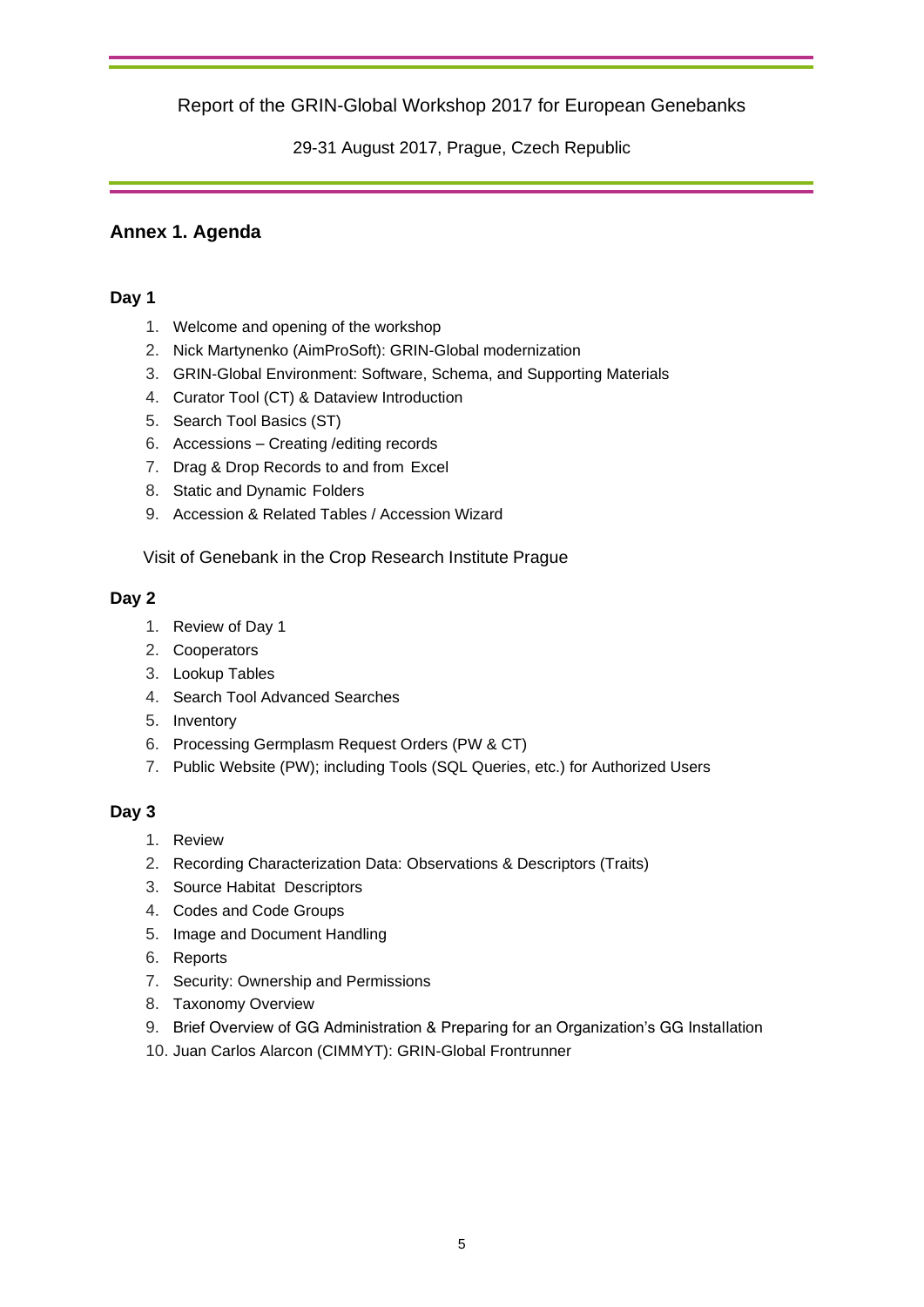29-31 August 2017, Prague, Czech Republic

## <span id="page-7-0"></span>**Annex 2. List of participants**

#### **ECPGR-funded participants**

Belul Gixhari Albanian Gene Bank Agricultural University of Tirana Rruga 'Siri KODRA' Tirana **Albania**  Tel: (355) 67 2883637 Email: agb08dokument@gmail.com

Wolfgang Kainz Austrian Agency for Health and Food Safety (AGES) Wieningerstrasse 8 4020 Linz **Austria**  Tel: (43) 50555 41231 Email: wolfgang.kainz@ages.at

Iryna Matys Research and Practical Center of the National Academy of Sciences of Belarus for Arable Farming Timiryazev str. 1 222160 Zhodino

#### **Belarus**

Tel: (375) 29 1788935 Email: belgenbank@mail.ru

Zoya Kazlouskaya The Republican Research and Production Unitary Enterprise "Institute of Fruit Growing" 2 Kovalev str. 223013 Samokhvalovichy, Minsk region **Belarus**  Tel: (375) 17 5066638 Email: zoya-kozlovskaya@tut.by

Marina Antić Genetic Resources Institute Univerzitetski grad, Bulevar vojvode Petra Bojovića 1A 78000 Banjaluka **Bosnia and Herzegovina**  Tel: (387) 51 348 080 Email: marina.radun@griunibl.rs.ba

Parthenopi Ralli Hellenic Agricultural Organization - DEMETER 57001 Thermi-Thessaloniki **Greece**  Tel: (30) 2310471110 Email: rallip@agro.auth.gr

Raimondas Baltrėnas Lithuanian Plant Gene Bank 58343 Kedainiai district **Lithuania**  Tel: (370) 347 37289 Email: r.baltrenas@agb.lt

Roel Hoekstra Centre for Genetic Resources, the Netherlands (CGN) 6700 AA Wageningen **The Netherlands**  Tel: (31) 317 480912 Email: roel.hoekstra@wur.nl

Dan Sandru Banca de Resurse Genetice Vegetale Suceava B-dul 1 Decembrie 1918, nr. 17 720237 Suceava **Romania**  Tel: (40) 230-521016 Email1: dan.sandru@svgenebank.ro Email2: genebank@suceava.astral.ro

Milena Savić Ivanov Ministry of Agriculture and Environmental Protection Batajnicki drun part 7, No 10 11080 Belgrade - Zemun **Serbia**  Tel: (381) 11 3772081 Email: milena.savicivanov@minpolj.gov.rs

Jelka Šuštar-Vozlič Kmetijski inštitut Slovenije Hacquetova ulica 17 1000 Ljubljana **Slovenia**  Tel: (386) 1 2805262 Email: jelka.vozlic@kis.si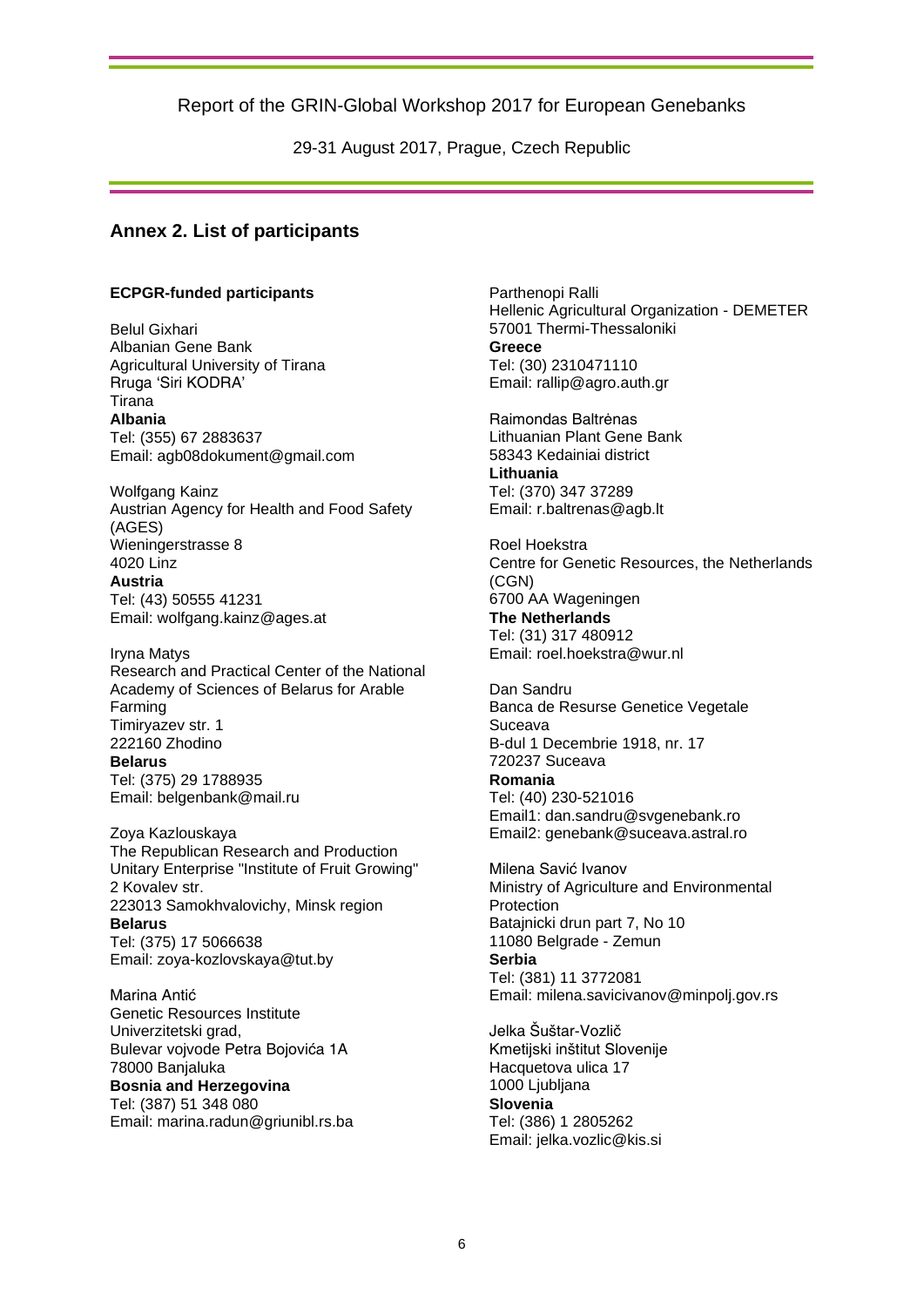29-31 August 2017, Prague, Czech Republic

Joži J. Cvelbar Ministry of Agriculture, Forestry and Food Dunajska cesta 22 1000 Liubliana **Slovenia**  Tel: (386) (0)1 478 91 18 Email: Jozi.Cvelbar@gov.si

Chris Turnbull University of Reading **Whiteknights** RG6 6AH Reading, Berkshire **United Kingdom**  Tel: (447) 813051778 Email: c.j.turnbull@reading.ac.uk

#### **Crop Trust-funded participants**

Anush Nersesyan Institute of Botany, Armenian National Academy of Sciences 375063 Yerevan **Armenia**  Tel: (374-10) 663229; (374-91) 499134 Email: botanyinst@sci.am

Mohamed El Shal National Gene Bank 2, El Gamaa str. ARC Giza **Egypt** Tel: (20) 1207258936 Email: mhelmyngb@yahoo.com

Anteneh Legesse Teklu Ethiopian Biodiversity Institute Addis Abeba **Ethiopia** Tel: (251) 913414667 Email: antenehnat@gmail.com

Al Shamsi Talib Oman Animal & Plant Genetic Resources PO Box 1422 Al-Athaiba 130 **Sultanate of Oman** Email: talib.alshamsi@oapgrc.gov.om

Matija Obreza Crop Trust Platz der Vereinten Nationen 7 53113 Bonn **Germany**  Tel: (49) 228 85427 128 Email: matija.obreza@croptrust.org

Maha Awad Magbool Hassan Agriculture Plant Genetic Resources Conservation and Research Centre (ARC) PO Box 126 Wad Medani **Sudan** Tel: (249) 918052951 Email: mahaawad25@yahoo.com

Yassine Nahdi National Genebank of Tunisia Boulevard du Leader Yasser Arafat 1080 Charguia 1 **Tunisia** Tel: (216) 22611289 Email: yassine\_nahdi@gnet.tn

Nick Martynenko AimProSOft Fesenkivska St, 4a, Kharkiv Kharkiv Oblast 61000 **Ukraine** Email: n.martynenko@aimprosoft.com

Martin Reisinger National Germplasm Resources Laboratory, Agricultural Research Service, United States Department of Agriculture 10300 Baltimore Blvd. Bldg 003 BARC-WEST Beltsville, MD 20705 **USA** Email: Marty.Reisinger@ARS.USDA.GOV

#### **Self-funded participants**

Ludmila Papoušková Crop Research Institute Drnovská 507 161 06 Prague-Ruzyne **Czech Republic**  Tel: (420) 233022415 Email: papouskova@vurv.cz